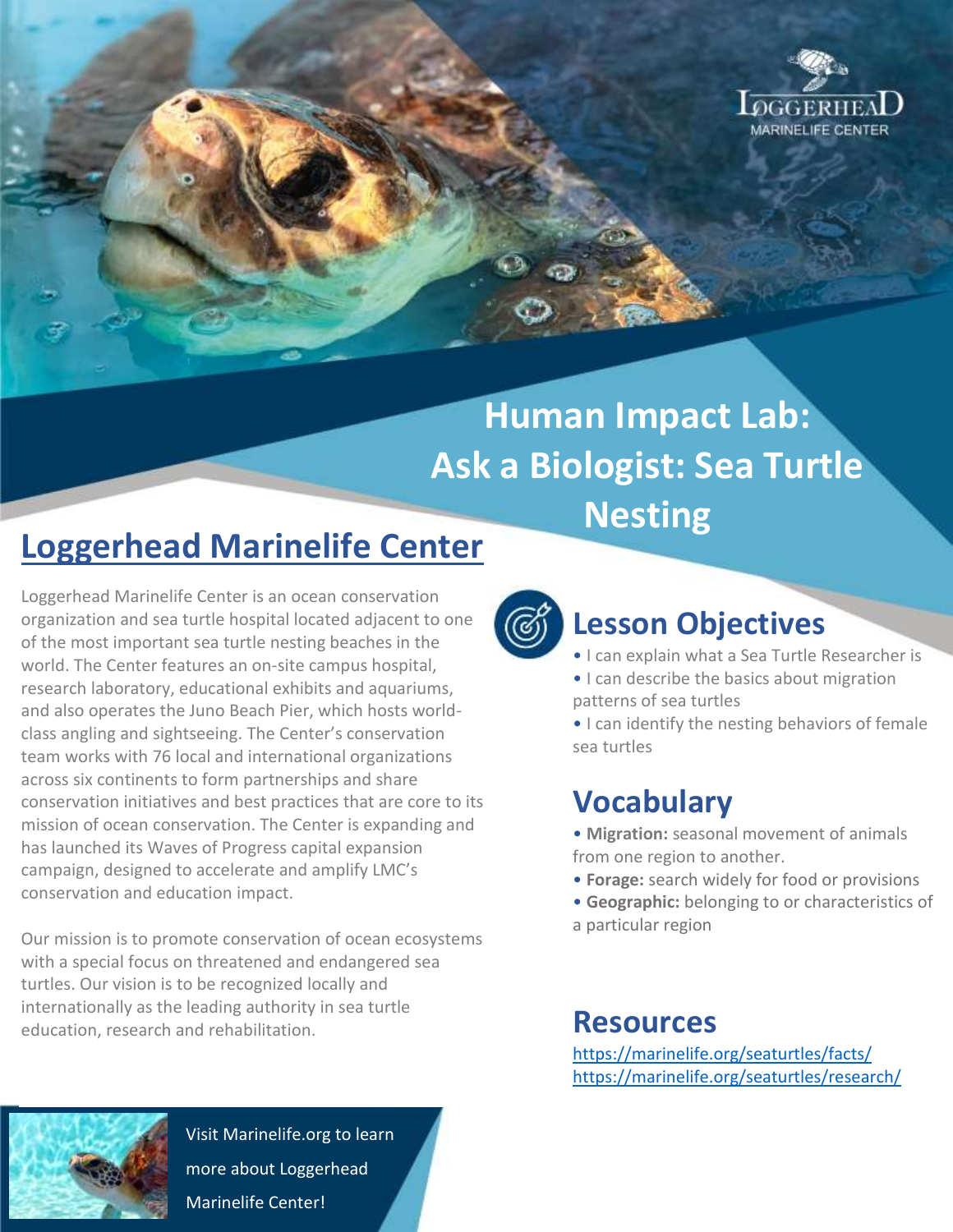### **Bovenizer's Travels**

Bovenizer is an adult male loggerhead turtle that was found at the intake canal of FPL's St. Lucie Site on April 14, 2019. Biologists with Inwater Research Group brought the turtle to LMC's Sea Turtle Hospital because the animal was underweight and had a soft plastron (you could see the heart beating through it). Initial bloodwork and radiographs appeared normal, but an ultrasound of the heart and major vessels suggested the presence of endarteritis, an inflammation of the vessels, probably caused by a parasite in the blood.

Bovenizer was treated for internal parasites and follow-up ultrasounds showed signs of improvement. On June 19, 2019 Bovenizer was released from Juno Beach with a satellite transmitter affixed to his carapace. Not much is known about adult male sea turtles since they spend their entire lives at sea. Unless they are sick and strand (wash up on shore) biologist have little opportunity to study them. Therefore, it is important for us to collect as much data as we can from Bovenizer's journey.

**Directions:** Use the satellite tracking map below to describe and answer questions about Bovenizer's movement patterns found on the next page.



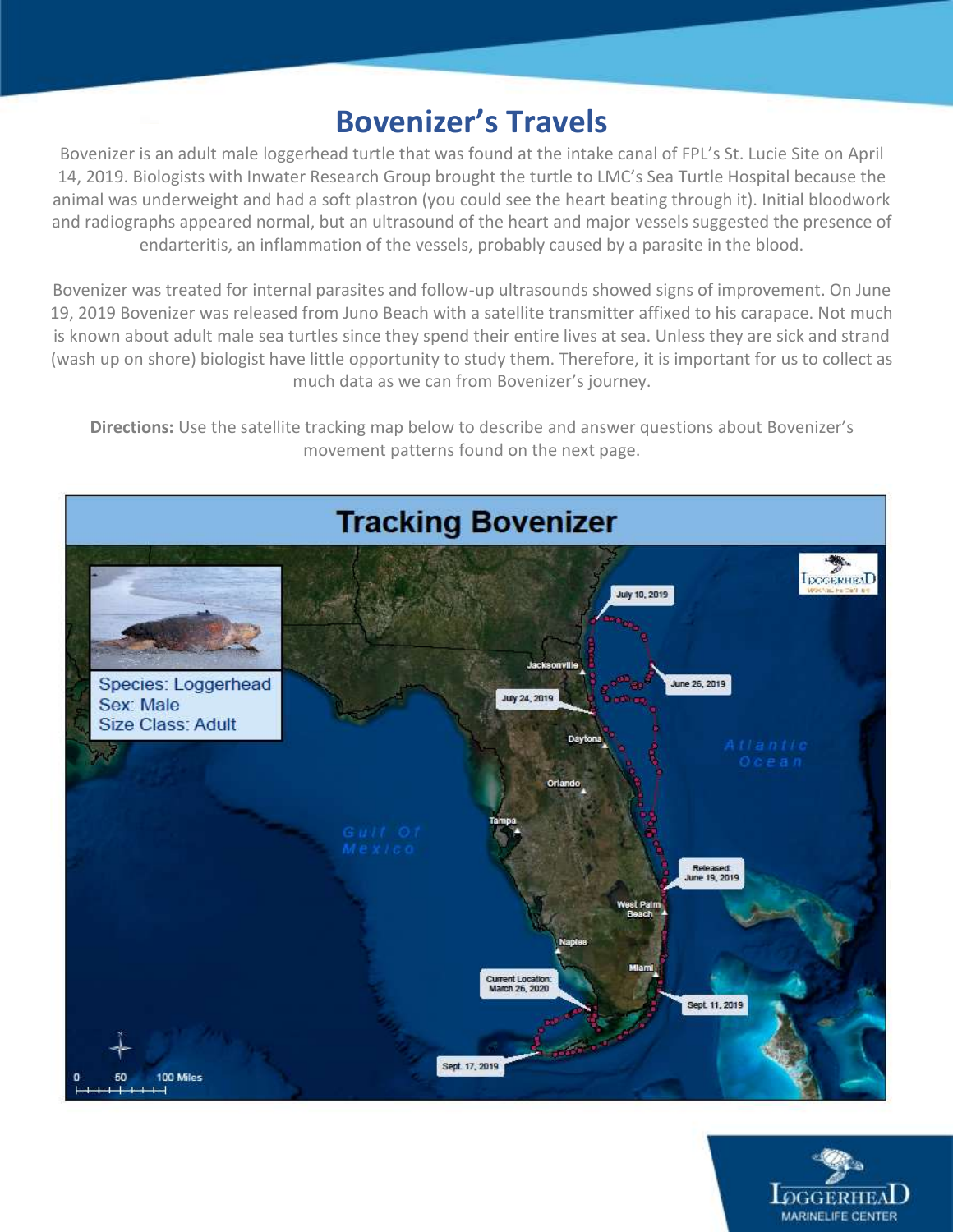## **Bovenizer's Travel**

- 1. Circle Bovenizer's movements that are considered migratory.
	- 2. Circle the area where Bovenizer's spent most of his time.
		- 3. What direction did Bovenizer migrate?

4. Where did Bovenizer migrate to and from? (Identify geopgraphic location in terms of cities)

\_\_\_\_\_\_\_\_\_\_\_\_\_\_\_\_\_\_\_\_\_\_\_\_\_\_\_\_\_\_\_\_\_\_\_\_\_\_\_\_\_\_\_\_\_\_\_\_\_\_\_\_\_\_\_\_\_\_\_\_\_\_\_\_\_\_\_\_\_\_\_\_\_\_\_\_\_\_\_\_\_

\_\_\_\_\_\_\_\_\_\_\_\_\_\_\_\_\_\_\_\_\_\_\_\_\_\_\_\_\_\_\_\_\_\_\_\_\_\_\_\_\_\_\_\_\_\_\_\_\_\_\_\_\_\_\_\_\_\_\_\_\_\_\_\_\_\_\_\_\_\_\_\_\_\_\_\_\_\_\_\_\_

\_\_\_\_\_\_\_\_\_\_\_\_\_\_\_\_\_\_\_\_\_\_\_\_\_\_\_\_\_\_\_\_\_\_\_\_\_\_\_\_\_\_\_\_\_\_\_\_\_\_\_\_\_\_\_\_\_\_\_\_\_\_\_\_\_\_\_\_\_\_\_\_\_\_\_\_\_\_\_\_\_

\_\_\_\_\_\_\_\_\_\_\_\_\_\_\_\_\_\_\_\_\_\_\_\_\_\_

5. How many days did Bovenizer travel until he found an area where he spent a significant amount of time?

**Explain the reasons for Bovenizer's movement patterns using your knowledge of the biology and ecology of sea turtles and their migration patterns (Watch the Facebook Live video: Ask a Biologist Sea Turtle Nesting)** 

\_\_\_\_\_\_\_\_\_\_\_\_\_\_\_\_\_\_\_\_\_

6. Determine the time period (months) of Bovenizer's movement patterns. Use the information at the beginning of this worksheet to determine his release date and the number of days at large on the satellite tracking map.

\_\_\_\_\_\_\_\_\_\_\_\_\_\_\_\_\_\_\_\_\_\_\_\_\_\_\_\_\_\_\_\_\_\_\_\_\_\_\_\_\_\_\_\_\_\_\_\_\_\_\_\_\_\_\_\_\_\_\_\_\_\_\_\_\_\_\_\_\_\_\_\_\_\_\_\_\_\_

7. When do sea turtle typically mate/nest? You know that Bovenizer is a male sea turtle. Are his movement patterns related to mating? If not, what are other possible reasons for his migration north?

\_\_\_\_\_\_\_\_\_\_\_\_\_\_\_\_\_\_\_\_\_\_\_\_\_\_\_\_\_\_\_\_\_\_\_\_\_\_\_\_\_\_\_\_\_\_\_\_\_\_\_\_\_\_\_\_\_\_\_\_\_\_\_\_\_\_\_\_\_\_\_\_\_\_\_\_\_\_\_\_\_\_\_\_

\_\_\_\_\_\_\_\_\_\_\_\_\_\_\_\_\_\_\_\_\_\_\_\_\_\_\_\_\_\_\_\_\_\_\_\_\_\_\_\_\_\_\_\_\_\_\_\_\_\_\_\_\_\_\_\_\_\_\_\_\_\_\_\_\_\_\_\_\_\_\_\_\_\_\_\_\_\_\_\_\_\_\_\_

\_\_\_\_\_\_\_\_\_\_\_\_\_\_\_\_\_\_\_\_\_\_\_\_\_\_\_\_\_\_\_\_\_\_\_\_\_\_\_\_\_\_\_\_\_\_\_\_\_\_\_\_\_\_\_\_\_\_\_\_\_\_\_\_\_\_\_\_\_\_\_\_\_\_\_\_\_\_\_\_\_\_\_\_

\_\_\_\_\_\_\_\_\_\_\_\_\_\_\_\_\_\_\_\_\_\_\_\_\_\_\_\_\_\_\_\_\_\_\_\_\_\_\_\_\_\_\_\_\_\_\_\_\_\_\_\_\_\_\_\_\_\_\_\_\_\_\_\_\_\_\_\_\_\_\_\_\_\_\_\_\_\_\_\_\_\_\_\_